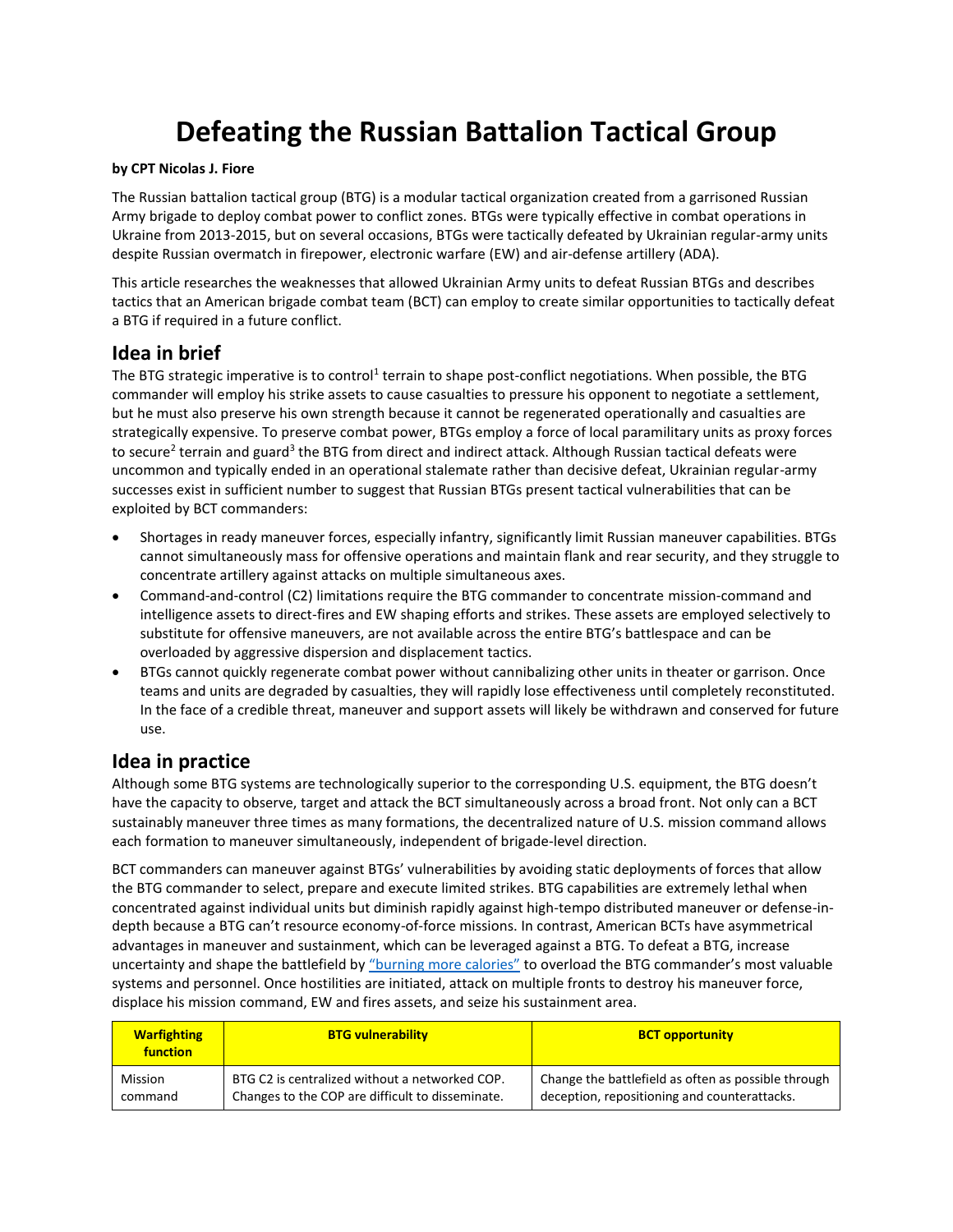| Movement and<br>maneuver | BTGs prefer to escalate contact after thorough<br>reconnaissance from behind a proxy guard force to<br>conserve regular forces and retain the initiative.          | Penetrate proxy-force defenses and inflict<br>casualties on the BTG regulars to force their<br>withdrawal, then isolate and reduce paramilitary<br>positions. |
|--------------------------|--------------------------------------------------------------------------------------------------------------------------------------------------------------------|---------------------------------------------------------------------------------------------------------------------------------------------------------------|
| Intelligence             | BTG collection concentrates narrow-FOV UAS,<br>electronic listening and paramilitary HUMINT for<br>detailed IPB of a single objective; little general<br>coverage. | Use dispersion, camouflage and deception to<br>reduce signatures; these increase the risk and<br>resources required to gain adequate information.             |
| <b>Fires</b>             | BTGs concentrate artillery and observers to attack<br>with overwhelming fires whenever contact is<br>made.                                                         | Initiate contact at multiple locations to dissipate<br>the BTG's fires superiority and overload their fire-<br>direction center.                              |
| Sustainment              | BTGs sustainment is ad hoc, under-resourced and<br>overburdened by proxy forces. Medevac is<br>extremely limited.                                                  | Add stress to the BTG's sustainment systems;<br>cause battle losses to quickly degrade unit<br>performance.                                                   |
| Protection               | BTG soldiers and equipment are protected with<br>modern armor and PPE, and use battle positions<br>and fortifications.                                             | Train precision marksmanship and gunnery,<br>engage with HE rounds and grenades, train on<br>breaching and trenches.                                          |

#### **Table 1. Warfighting functions compared.**

# **Control terrain**

The Russian army deployed BTGs to control terrain. In the opening months of the 2013 Ukraine crisis, Ukrainian regular-army forces largely defeated the separatist militias in Donetsk and Luhansk in eastern Ukraine. To prevent the catastrophic defeat of the separatist movement, whole Russian Army units entered the theater, achieved tactical and operational surprise, and destroyed a large percentage of Ukraine's regular maneuver force. Russian military, intelligence and private contractors supported local militias. Ukraine mobilized its reserves and fought the Russian/separatist force to a geographic stalemate in 2014. In Spring 2015, both sides signed the Minsk II ceasefire protocol and fighting subsided to occasional sniper, artillery and EW attacks.

Russia's regular-army brigades usually deployed half their personnel and equipment to the Ukrainian theater as BTGs. A BTG had the entire brigade's support and enabling resources, but it had only one mechanized-infantry battalion, often supplemented by a tank company and additional rocket artillery.<sup>4</sup> (Figure 1.) The remaining personnel and equipment stayed at the brigade's garrison. As many as a third of the deployed soldiers were highquality contract (volunteer enlistment) soldiers who were recruited to be the noncommissioned-officer corps of a modernized and professional Russian Army. They served primarily in the combat, EW and fires roles.

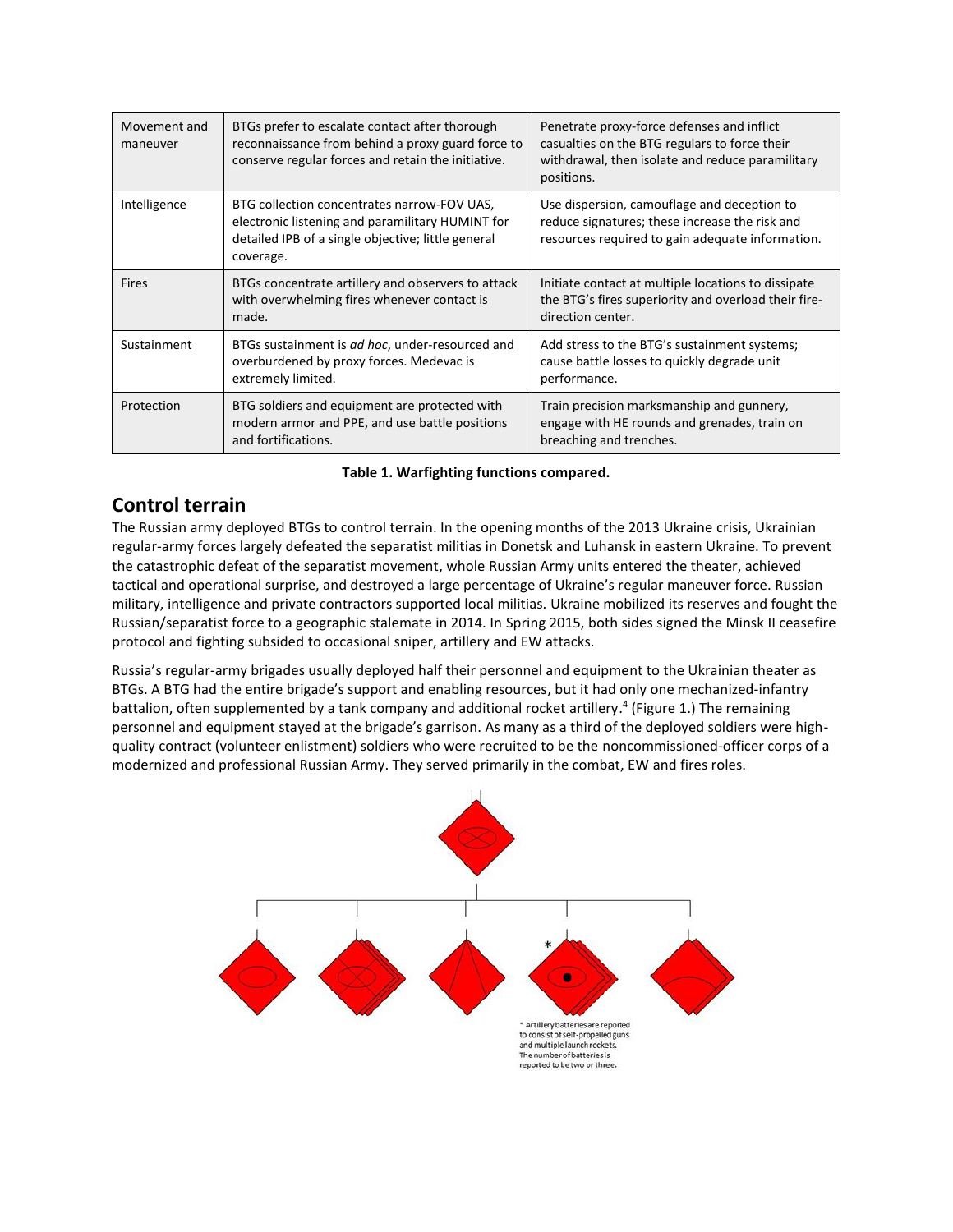#### **Figure 1. Task-organization of Russian BTG.** *(Graphic designed by MAJ Amos C. Fox and reprinted from his article published in ARMOR's July-September 2016 edition.)*

The supporting units consisted primarily of lower-quality conscript soldiers. This distinction is important: conscripts must be supervised continuously for even the simplest of tasks and are rarely used in combat.

The second issue was that the Russian Army had too few contract soldiers to man the current and future force structure. High casualties in Chechnya and Georgia significantly depressed volunteer recruitment. Russian military leadership wanted to avoid a similar situation where high casualties in Ukraine might further depress recruitment. As a result, even though the BTG represents the best personnel a Russian brigade can deploy, two-thirds of the deployed personnel are unsuitable for close combat, and the third that is combat-ready is too valuable to risk unnecessarily.<sup>5</sup>

In hybrid-war doctrine, a nation commits regular military forces (officially organized, active and uniformed military units) to "resolve contradictions" during a conflict to shape the post-conflict resolution.<sup>6</sup> In the 2014 Ukraine crisis, the contradiction was that both the Ukrainian national government and the separatist people's republics claimed to administer the same geographical region. Although Russian intelligence, special-forces and small artillery units had supported separatist militias since the annexation of Crimea in 2014, regular forces organized as BTGs were not committed until Ukrainian tactical success in July and August threatened to completely defeat the separatists, restore the international border and resume local governance.

Similar to Russia's expeditionary military interventions in Moldova (1990), Serbia (1998) and Georgia (2008), Russia committed a regular force organized as BTGs to the Ukrainian theater to ensure that Russia controlled enough terrain to shape a favorable negotiating position. Different from the previous campaigns, the BTGs sent to Ukraine had few maneuver forces and had to rely on paramilitary proxies to secure the necessary terrain.

# **Strike from behind**

BTGs typically strike from behind a proxy guard force because their strategic imperative is to control terrain to shape post-conflict negotiations. When possible, the BTG commander will employ his strike assets to cause casualties, pressuring his opponent to negotiate the settlement, but he must also preserve his own strength because it cannot be regenerated operationally and casualties are strategically expensive.

Although the BTG deploys with a large complement of direct- and general-support units, only a reinforced battalion of maneuver forces are available to the BTG commander. To compensate for the shortage of maneuver forces, and to preserve combat power, BTGs employ a force of local paramilitary units as proxy forces to secure terrain and guard the BTG from direct and indirect attack. These units are comprised of local militia, Russian veteran volunteers and mercenaries who defend the line of contact and key infrastructure.

The guard force is also the source of the BTG's freedom of maneuver – its presence frees up the BTG's maneuver soldiers from security missions, protects them from attack and allows the BTG commander both free movement to his point of attack and time to prepare the battlefield for the attack. When opportunities to strike Ukrainian forces are identified or if the proxies are attacked, the BTG can employ indirect fires from behind the guard force to destroy its adversary with minimal risk to the regular force.

Operations in a BTG physically and geographically center on the group commander. He requests information, decides the course of action and then personally directs employment of forces, often using a physical map. This geographic concentration of leadership has the added benefit of reducing the BTG headquarters' electronic signature and traffic, but it will create a physical signature that can be observed through overhead reconnaissance.

Once the plan is issued, the lack of common operating picture (COP) technology at the platoon level limits the BTG's flexibility and its commander's ability to quickly disseminate enemy updates, change sub-units' orders and communicate with adjacent units. Communications between the BTG and paramilitary forces are particularly tenuous. Paramilitary commanders said they use cellular phones, satellite phones or unencrypted radios to communicate with the BTG headquarters.<sup>7</sup>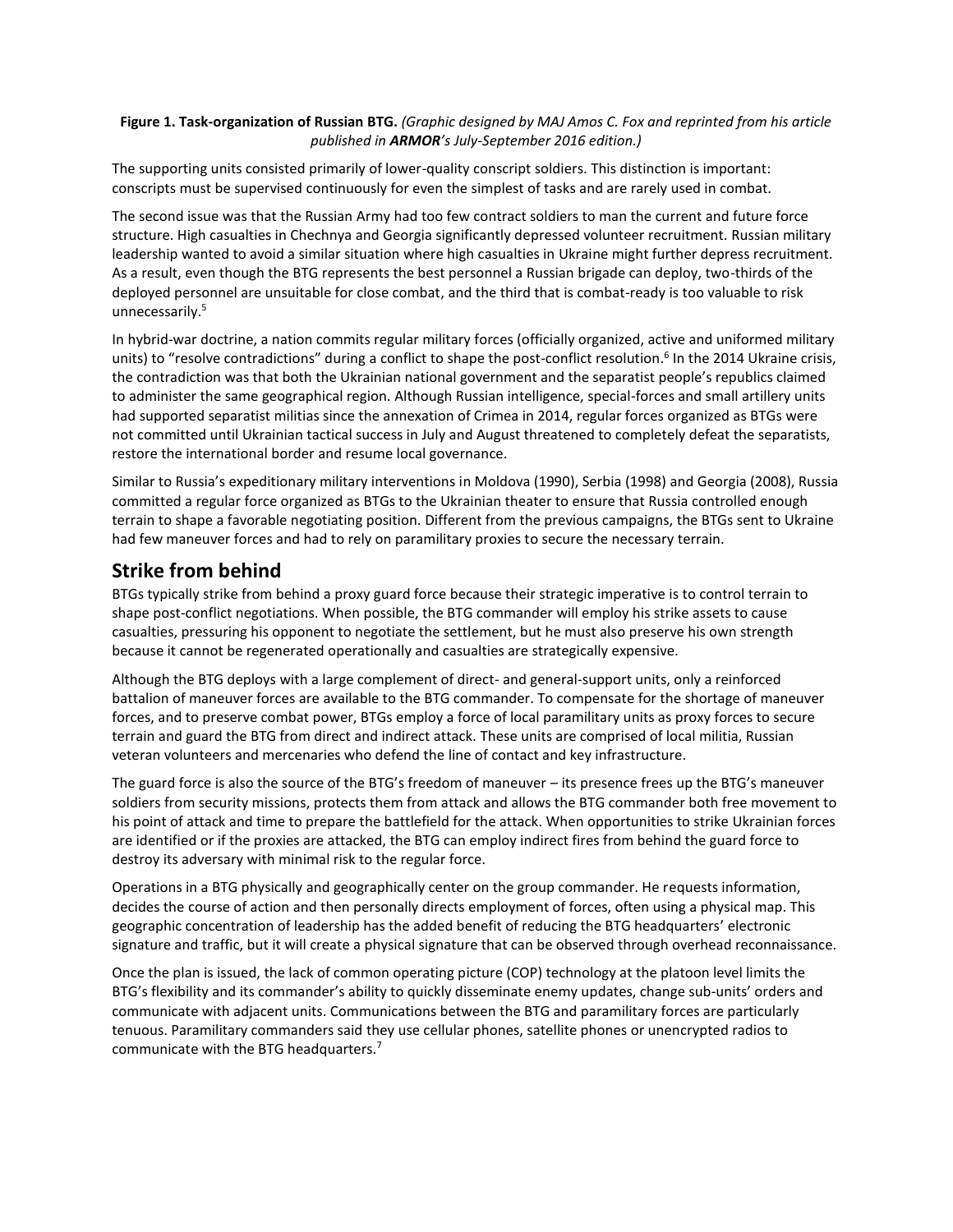There were no reports of permanently assigned liaison teams. The BTG's C2 structure thus has excellent unity of command but may be vulnerable to raids, counterattacks and other surprise movements because reliance on analog C2 limits subordinate units' ability to understand and react to changes of circumstance.

BTGs are adept at combining high-end collection assets such as unmanned aerial systems (UASs), electronic listening and partisan human intelligence (HUMINT), but all these platforms have a limited capacity, so the BTG conserves and concentrates them to conduct intelligence preparation of the battlefield (IPB) for attacks. To coordinate these assets, BTG C2 requires co-location of maneuver companies and intelligence, surveillance and reconnaissance (ISR) personnel in tactical-assembly areas (TAA), which become high-payoff targets. The physical co-location also limits the geographic area these high-end assets can affect on the battlefield based on their range from the TAA. Consequently, ISR coverage outside the focus area is limited, and ISR assets are not usually used in a general protection role for the paramilitary guard force.<sup>8</sup>

BTGs field a brigade complement of artillery that outrange and outgun U.S. BCTs, but the BTGs only have a reinforced battalion of maneuver detectors. This is important because a BTG does not have the normal complement of mounted and dismounted personnel that would normally serve as forward observers. The ISR platforms must either serve double duty as forward observers, or maneuver personnel must move forward to the line of contact (LoC) to coordinate indirect fires. BTGs assume that fires and air-defense superiority gives them the freedom to employ long-range strikes whenever visual or electronic contact is made, regardless of infrastructure and civilian damage. Local fires superiority gives BTG artillery the confidence to remain in place, and it provides the BTG with constantly available indirect-fire support.

The BTG's four maneuver companies may not be required for flank and rear security, but they still must provide local and convoy security for the enabling and supporting units. BTGs deploy from garrison with about 200 infantrymen in four maneuver companies. According to Russian Army manuals, in the field as many as 50 percent of infantry soldiers can be required for local security and routine administrative tasks. This leaves relatively few infantrymen available for mounted squads. Squads are usually organized *ad hoc* and are less than fully manned, which makes them less effective and less independent. For opponents, it also means that it requires fewer casualties to neutralize the Russian squads. Tank and *Boyeva Mashina Pekhoty* (BMP) (a Russian armored fighting vehicle) availability is less effected, but routine maintenance still reduces the readiness of the BTG's force of 50 armored combat vehicles.

The lack of infantry causes BTG commanders to prefer to isolate urban infantry strongpoints for prolonged sieges instead of assaulting to reduce them in the mode of Grozny (1999) or the American clearance of Fallujah (2004). 9 BTGs address this shortfall by incorporating light-infantry militia from the local area. Unfortunately, militia are difficult to coordinate, move and sustain in the offense — even in the defense, coordinating, supporting and sustaining the militia taxes mission-command and sustainment resources. For these practical reasons and the strategic issues discussed previously, Russian commanders in Ukraine were risk-averse in the employment of both regular infantry and mechanized fighting vehicles. Instead of executing combined-arms maneuver (CAM) to overpower inferior Ukrainian forces, Russian BTGs preferred to escalate contact, employ fires when possible and commit tanks only after thorough reconnaissance.

In many ways, BTGs epitomize modern individual vehicle and soldier protection. BTG tanks and BMPs are equipped with multiple active-protection systems and explosive reactive armor, rendering U.S. individual shoulder-fired antitank systems ineffective. The Ukrainian Army reported success using teams of tanks to destroy Russian T-72B3s on several occasions, but multiple hits were required to defeat the tanks' reactive armor.

BTG infantry has modern body armor and personal protective equipment (PPE) – even paramilitary units were equipped with basic helmets and torso protection. Russian forces also used terrain and entrenchment for physical protection. In 2014, battles focused on controlling mass-construction urban infrastructure, where small infantry teams relied on rubble-based simplified battle positions for effective protection against small-arms and artillery fire. As the LoC solidified in 2015, excavated fighting positions with overhead cover, communications trenches, bunkers and protective obstacles became the norm for both sides of the conflict.

Finally, the king of all Russian protection assets is their integrated air-defense system. Although Russian ADA was not employed against warplanes or bombers, the Ukrainian Army lost six helicopters and a transport plane early in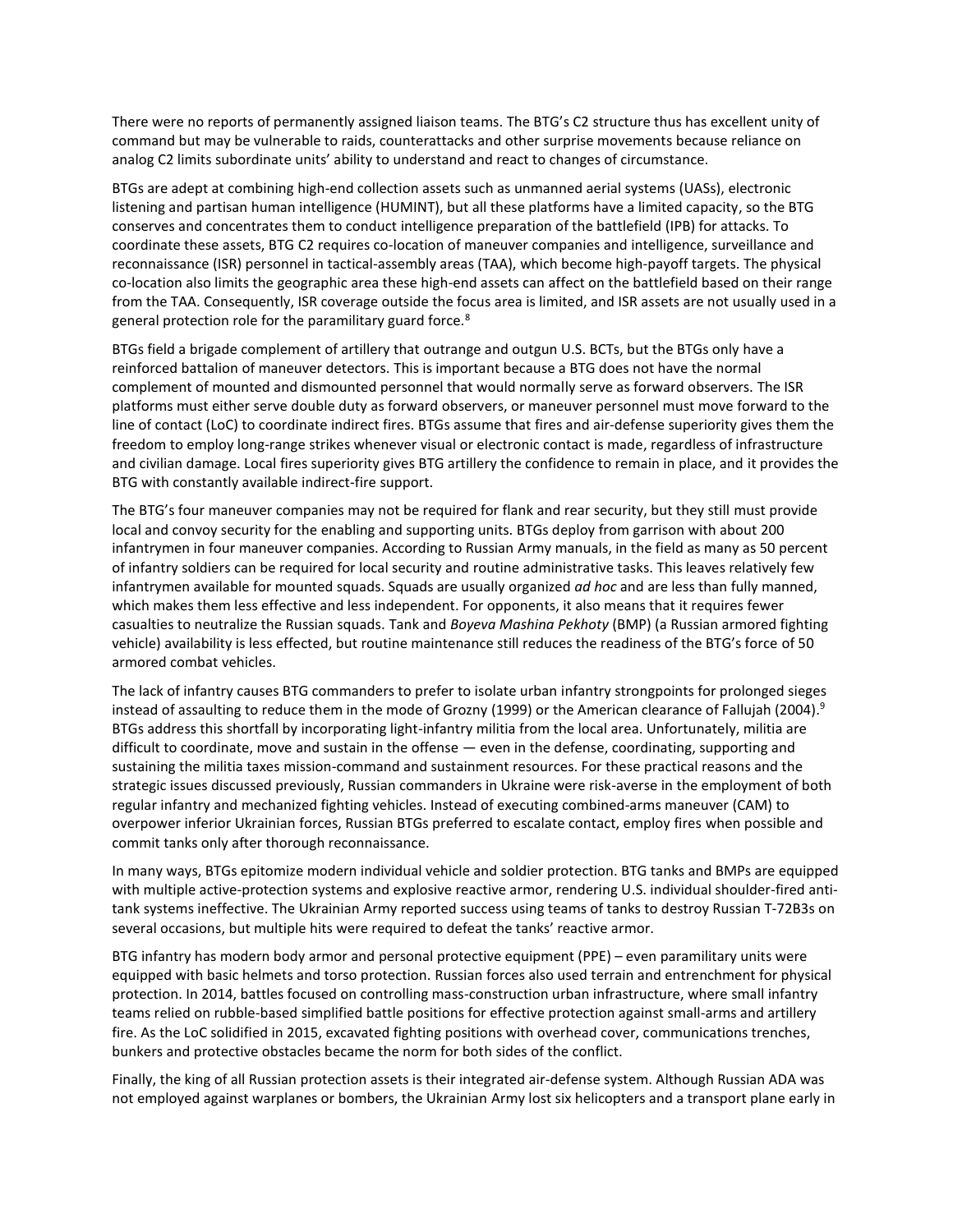the conflict to well-coordinated Russian ADA systems. Also, shoulder-fired missiles are ubiquitous at all levels of regular units.

There were no reports of chemical, biological, radiological and nuclear warfare (CBRN) protective gear deployed to Ukraine and no reports of CBRN use in the conflict.

BTG sustainment was typically *ad hoc* and conducted over large distances. Replacement personnel, equipment and parts were primarily drawn from the already reduced units that remained in garrison, which could be more than 500 kilometers away from the BTG's field site. This allows the brigade to surge replacements to the BTG, but it is not conducive to long-term regular sustainment. Consumable supplies arrived at depots from the Western Military District Headquarters (two echelons above brigade, similar to a U.S. corps headquarters) and were then delivered directly to the BTG deputy commander for distribution.

BTGs rapidly deploy from garrison by rail. However, for field logistics, the BTG requires a road and bridge network because its light trucks do not have the same mobility characteristics as its combat vehicles. Paramilitary proxies distribute supplies using private vehicles of varying (limited) mobility. A lack of tactical logistics support may have prevented Russian BTGs from pursuing defeated Ukrainian units, which were often able to reconstitute less than 50 kilometers from the old LoC. Medically, BTGs have very limited professional medical-evacuation (medevac) and field-treatment resources. Their inability to quickly get wounded soldiers advanced care increased deaths due to wounds, which had a large psychological effect, made their commanders more adverse to dismounted risk and reduced a BTG's ability to regenerate combat power.

In summary, a BTG is not a maneuver formation in the traditional sense; it will not close with its enemy to destroy them through firepower and maneuver. Instead, it is an asset provider to relatively static paramilitary units who, in turn, act as a guard force for the BTG and deny adversary personnel access to the geographic areas the BTG is assigned to control. However, the BTG is capable of extremely lethal strikes against its adversary and will execute those strikes whenever both assurance of success is high and the risk to BTG personnel and equipment is low. With that in mind, U.S. BCTs should employ tactics that make one or both of those criteria uncertain at best.

## **BTG's vulnerabilities**

American BCTs, or at least American-led brigade-sized task forces of coalition units, may be deployed in the future to deter<sup>10</sup> or defeat<sup>11</sup> a BTG (in other words, keep the BTG from controlling territory through regular or irregular forces). The BCT will probably receive orders to execute both tasks, in order, depending on the operation's phase. If a conflict occurs in the near future, technology to overcome Russian ADA is unlikely to be available; therefore it is unlikely that the conflict will start with a high-intensity CAM attack. Instead, the conflict will open with Russian BTGs and American BCTs maneuvering in proximity to each other, with opposing allies and proxy forces deployed in between, but regular forces not yet in direct contact.

The BTG will presume fires, EW and ADA superiority in the anticipated fight, but numerically the BCT fields many more combat systems and has a much better sustainment reach. These two factors become the BCT's asymmetric advantage; the BTG knows it has to destroy four times more Americans than it takes in casualties<sup>12</sup> (Table 2) to consider an engagement a tactical success. The BTG commander will go to great lengths to only plan attacks that are certain to cause large enough numbers of American casualties to preclude an American counterattack.

The essential task for the American commander is to ensure there is a credible threat to deter the BTG. The BTG commander must be convinced that the expected benefit of attacking the BCT will be outweighed by a certain and unacceptably costly American counterattack. The American brigade commander must simultaneously decrease the certainty that a Russian strike will successfully defeat the BCT and increase assurance that the counterstrike will defeat the BTG. These two critical tasks are sides of the same coin: if more platoons survive a Russian artillery attack, they can conduct a stronger counterattack. The task then is to convince that Russian commander that no matter how well the BTG executes its strike, too few platoons will be destroyed to prevent a counterattack, and that counterattack will cause unacceptable casualties to the BTG.

Assume that the BTG strike will disrupt the U.S. C2 needed to coordinate a brigade-level attack. The attack may also neutralize the brigade reserve and fires batteries. Therefore, every U.S. battalion and company should have a ready-to-execute attack planned and rehearsed, including authority to initiate if communications are lost in an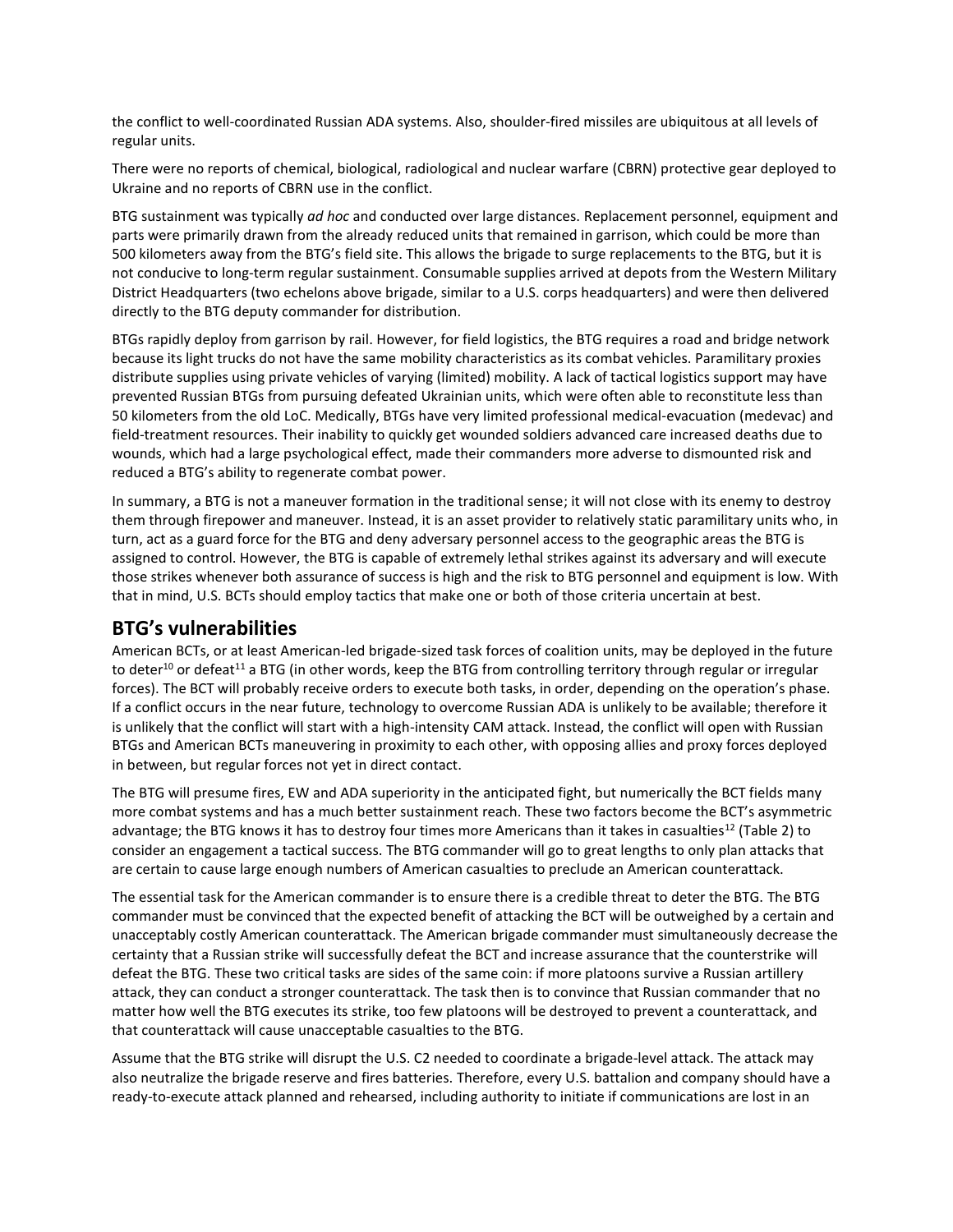attack. The BCT must plan to counterattack on a broad front to assure that the threat is dangerous, because if the BCT counterattacks on a narrow front, the BTG will be able to mass to defend effectively.

|                                                                                                                        | <b>U.S. ABCT</b> |                                      | <b>Russian BTG</b> |                                      | Ratio $#$ of U.S.                                      |
|------------------------------------------------------------------------------------------------------------------------|------------------|--------------------------------------|--------------------|--------------------------------------|--------------------------------------------------------|
|                                                                                                                        | Available        | Losses required<br>for "destruction" | Available          | Losses required<br>for "destruction" | losses required to<br># of Russian<br>losses required) |
| <b>Tanks</b>                                                                                                           | 90               | 30                                   | 10                 | 3                                    | 10x                                                    |
| <b>IFVs</b>                                                                                                            | 140              | 47                                   | 40                 | 12                                   | 4x                                                     |
| Squads                                                                                                                 | 60               | 20                                   | 36                 | 11                                   | 2x                                                     |
| Aggregate                                                                                                              |                  | 97                                   |                    | 26                                   | 4x                                                     |
| A Russian BTG must destroy four times as many targets to tactically "destroy" a U.S. ABCT than an ABCT must destroy to |                  |                                      |                    |                                      |                                                        |

"destroy" the same BTG.

#### **Table 2. "Battlefield math," using a destruction threshold of 30-percent casualties.**

Conducting visible rehearsals and publicly committing to massive retaliation will further increase the credibility of the counterattack threat to the BTG commander, just as dispersion and frequent displacements will decrease the expected effectiveness of an artillery attack. In the face of penetrations on multiple axes, the BTG must withdraw to protect its fires and sustainment assets, which would abandon the paramilitary guard force. American coalition forces can then surround, isolate and reduce them to seize their terrain. The combination of sustaining casualties, losing valuable equipment and abandoning territory would significantly erode the Russian negotiation position to an extent unacceptable to the BTG chain of command.

## **Before shooting starts**

Before shots are fired on the battlefield, a key task is to shape the battlefield by overloading the BTG's critical systems. The BTG will attempt to defeat a BCT by concentrating effects on individual U.S. sub-units in sequence. Although several of the BTG's high-end systems are technologically superior to the corresponding U.S. equipment, the BTG doesn't have the capacity to observe, target and attack the BCT simultaneously across a broad front. Not only can a BCT maneuver three times as many formations, the decentralized nature of U.S. mission command allows each formation to maneuver simultaneously and independent of brigade-level direction. Therefore, the BTG must track, analyze and counter each movement. Unfortunately, the BTG is not resourced for a burden of that magnitude, and it doesn't have formal reachback protocols to use higher levels of analysis.

An aggressive BCT can sustainably maneuver three times more platoons on the battlefield, increasing its survivability and also increasing the BTG's effort required to track it. For the BTG to maintain contact and an accurate situational awareness, assets must fly more hours; analysts must examine more footage and photography; and targets must be constantly updated. The Russian commander must either burn out his people and systems or accept risk to his recon assets and uncertainty in his reconnaissance picture. In effect, by executing high-tempo dispersion maneuvers, the BCT can sustainably burn more calories than its adversary — if the BTG tries to keep up, its systems will degrade rapidly before the first shots are fired.

Finally, it is worth highlighting that the BTG commander is as risk-adverse as American commanders, although for different reasons. American tactical leaders know that loss of life can erode public support at home and in coalition-partner countries, but they are willing to accept more risk to equipment because they are confident that it will be repaired or replaced. Similarly, Russian tactical leaders are concerned with the impact that casualties have on public support and recruitment; the major contrast is that Russian leaders cannot accept as much risk to equipment because there is no assurance of speedy replacement. Even inexpensive, off-the-shelf equipment such as quadcopter unmanned aerial vehicles (UAV) are only available in limited quantities and take time to acquire. High-end EW platforms are rare, expensive and crewed by small numbers of specialized personnel. Therefore, BCTs should make it harder for BTG systems to perform their function, not only to avoid detection but also to force the BTG commander to expose his reconnaissance platforms to risk of attack.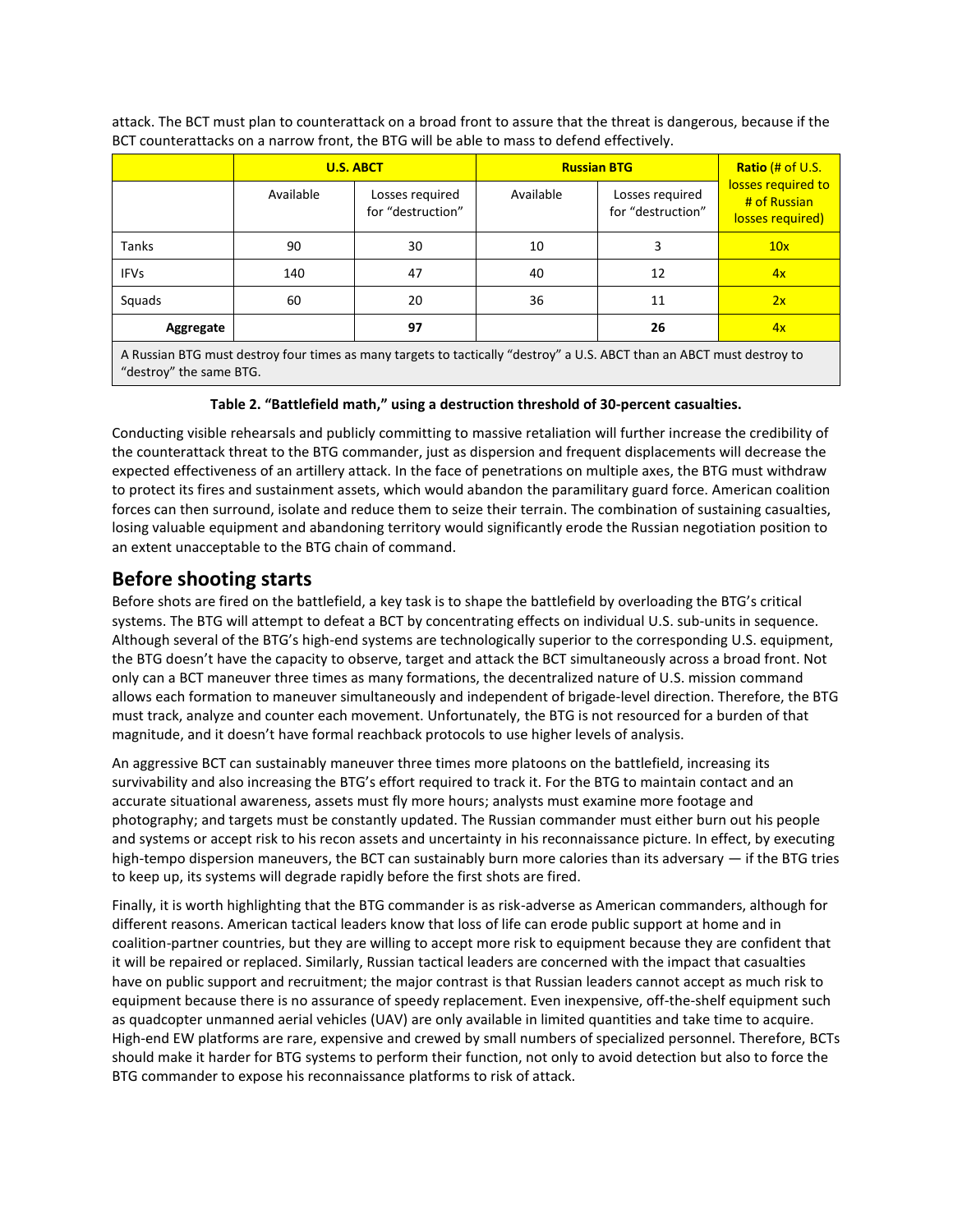For example, a Russian UAS uses narrow-field-of-view (FoV) cameras to recon the battlefield. Dispersed platoons that reposition regularly require more recon missions to maintain contact. Adding to that idea, dispersed and camouflaged units are harder to find. They require more flight hours, UAS to fly at lower altitudes and closer to adversary ground-to-air defense systems. This combination accelerates the BTG assets' burn rate unless more recon assets can be brought to bear from elsewhere in theater.

Also, the reduced signatures are harder to detect and classify, so the BTG commander must either accept more risk to his UAS to conduct reconnaissance to the same standard, or he must accept more uncertainty. In other words, each repositioning of an American platoon requires an additional BTG flight to reacquire it, increasing the load on the aircraft, its flight team, the analysts and the tracking headquarters. Finally, if a UAS is lost — either shot down or out of action due to a maintenance problem — the future load must be borne by even fewer platforms and, at the same time, the BTG commander's tolerance for risk will decrease. He must accept even more uncertainty or even more risk to his remaining recon platforms (which will now be even more overworked), and the cycle repeats.

# **Conclusion**

Will a BCT ever fight a BTG? This article discussed the reason Russia deployed its ground forces in a BTG configuration, described why and how BTGs fight, and proposes a tactical framework that BCTs can use to exploit BTG vulnerabilities. Would Russia deploy ground forces as BTGs in a conflict with U.S. ground forces that are organized as BCTs, given that one BTG is numerically inferior to an American BCT? Military experts on Russia at the Foreign Military Studies Office (FMSO), Fort Leavenworth, KS, believe that BTGs are an intermediate construct, temporarily employed to push modernization into Russia's current force, and that at the end of the modernization program, the Russian Army will return to a divisional structure with fully manned, equipped and deployable brigades – especially if faced with a peer competitor such as the United States.<sup>13</sup> There are, however, several reasons to predict that the return to a divisional structure could be several years away. In the meantime, the BTG may remain Russia's deployable organization of choice.

The most important reason to believe that the Russian Army will continue to deploy as BTGs is that the structure worked. It was effective at translating tactics and weapons into successful national strategy. Once the paramilitary guard force was established, the BTG's utility has proven extremely cost-efficient (in terms of minimizing casualties and lost equipment). Similar tactics and organization are currently being used in Syria. The Syrian army and pro-Assad militias serve as a guard force to allow Russian regular forces to deliver devastating artillery and armor strikes to reduce rebel strongpoints. The same military strategy is also being used: deploy regular forces if needed to control terrain as necessary to shape a favorable negotiated settlement.

Second, the pace of modernization slowed dramatically when the price of oil fell in May 2014. Recently the price of oil has recovered somewhat, but the revenue provided is 40 percent of the revenue Russia enjoyed from 2007- 2014 (Table 3). At the same time, Russia's combat operations in Syria consume resources at the expense of modernization. Until the price of oil returns to 2010 levels and Russia increases modernization expenditures, triage in modernization funds will prevent the Russian Army from modernizing its entire force and then reorganizing them into deployable brigades and divisions.

|                                                                                                                 | 2008-2014 | <b>Present</b> |  |  |  |
|-----------------------------------------------------------------------------------------------------------------|-----------|----------------|--|--|--|
| Average price of energy                                                                                         | \$100     | \$55           |  |  |  |
| Cost to extract, sell and deliver <sup>14</sup>                                                                 | \$20      | \$20           |  |  |  |
| Net revenue to the Russian state                                                                                | \$80      | \$35           |  |  |  |
| Bottom line: Current Bussian state not revenues from energy sannot fund the same modernization period as before |           |                |  |  |  |

Bottom line: Current Russian state net revenues from energy cannot fund the same modernization period as before.

## **Table 3. Energy prices, using the price of oil in \$/barrel as a proxy.**

Finally, in addition to monetary expense, there is a sunken psychological cost to breaking from the BTG construct. The current military and political leaders are the same leaders who introduced the BTG structure; their reputations and careers are closely tied to its success. Instead of moderating BTG rollout and keeping a portion of the Russian Army in a divisional structure to train for high-intensity CAM, Russia's leaders are accelerating the rate that units convert into BTGs. In a Sept. 14, 2016, press conference, Russian GEN Valery Gerasimov stated that the army will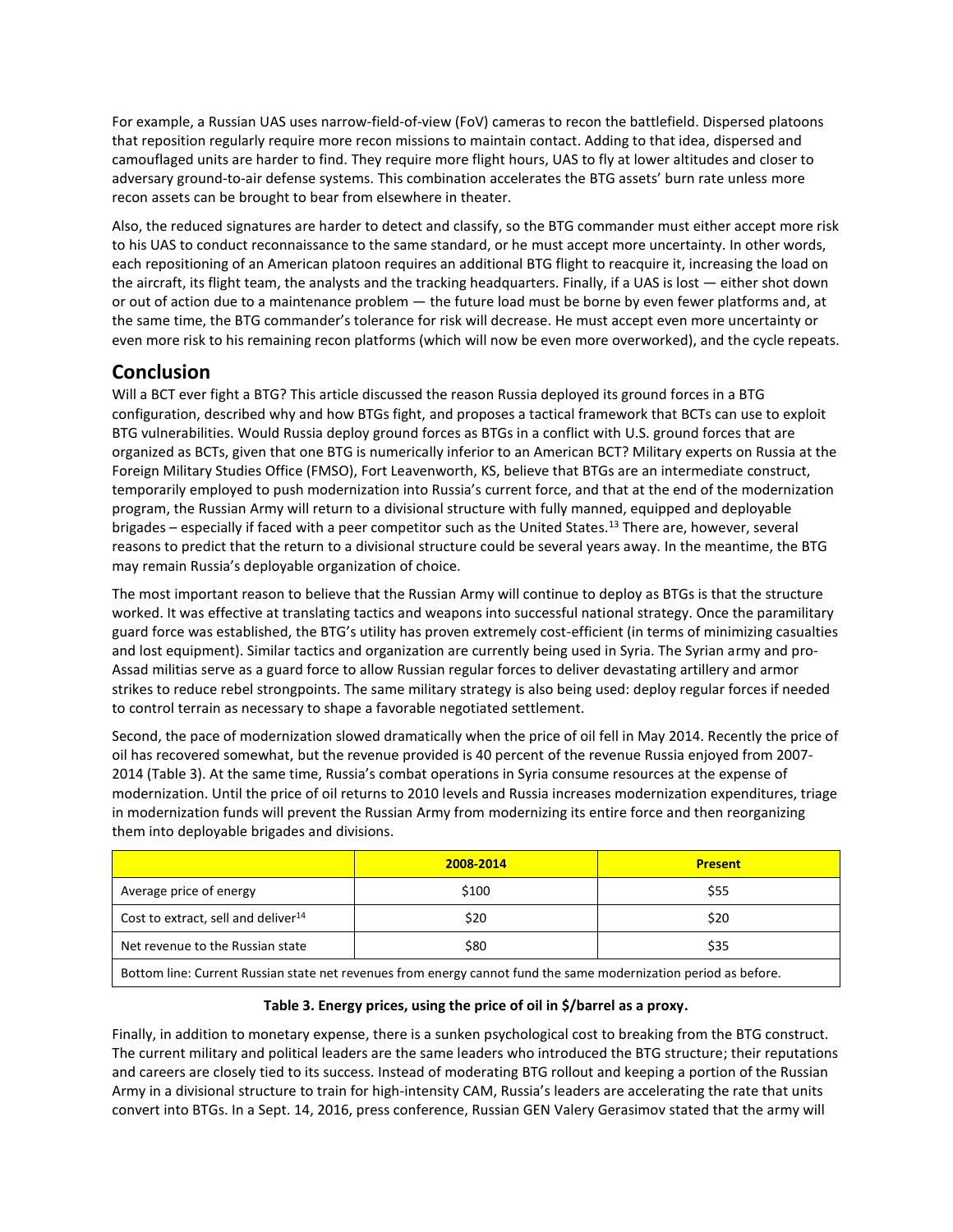increase the number of BTGs from 96 to 125 in 2018, with a significant effort to man them with contract soldiers instead of conscripts.<sup>15</sup> This comment indicates that Russia's military leadership is committed to investing in BTGs during the next two years, perhaps longer. If faced with a peer-competitor threat such as the U.S. Army, it is likely that Russia will simply deploy more BTGs to the battlespace so that each BCT may face more than one BTG.<sup>16</sup>

At the end of January 2017, skirmishes and artillery strikes flared up again in eastern Ukraine after almost two years of relative calm. Similar tactics as before are reported in the media, indicating that similar organizations are involved. If the BTG construct continues to prove its utility in Ukraine, Syria and future conflicts, and American and Russian ground forces find themselves on opposing sides in a conflict, it is likely that BCTs will have to defeat Russian Army units organized as BTGs in the near future (before 2025). Major technology fielding is not expected prior to 2025, so in such a conflict, the BCT will deploy with a table of organization and equipment similar to the current modified table of organization and equipment – and the BCT can expect similar adversary overmatch in fires, EW and ADA. The BCT's asymmetric advantage in this fight is its maneuver and sustainment capacity, which can be leveraged to shape the battlefield, deter the BTG from striking first and, if necessary, overwhelm and defeat the BTG through dispersed CAM.

## **BTG battle summaries**

Following are some summaries of battles to show tactics deployed against Russian BTGs.

Zubrowski's Raid: In early August 2014, Ukraine' 95<sup>th</sup> Air Assault Brigade (Mechanized) conducted the largest and longest armored raid behind enemy lines in recorded military history. The 95<sup>th</sup> was comprised of two mechanizedinfantry battalions, one tank battalion and a battalion of self-propelled artillery. The brigade attacked on multiple parallel axes of advance, and combined-arms company-sized teams penetrated the thinly defended separatists' positions and regrouped in the rear. The brigade then penetrated in depth along the two separatist regions' internal border and maneuvered 200 kilometers east along the southern border of the Donbass. They destroyed and captured Russian tanks and artillery, relieved several isolated Ukrainian garrisons and, finally, returned to their starting position near Slovyansk. They marched 450 kilometers behind enemy lines and brought back captured Russian armor and heavy artillery as well.<sup>17</sup> The raid achieved its objective of relieving Ukrainian forces in the separatist provinces, and it proved that Russian regular units were operating in Ukraine. However, the gains were undone in November 2014 when Russia deployed BTGs to the conflict in overwhelming numbers to support the separatists directly.

Lessons for a BCT: Look for opportunities to penetrate and inflict maximum damage. Even though 95<sup>th</sup> was inside enemy lines for days, the unit consistently surprised enemy units, including Russian regulars. This suggests the absence of theater-level battle tracking, cross-unit communication and a difficulty transmitting orders to create a coordinated response to the marauding Ukrainian brigade.

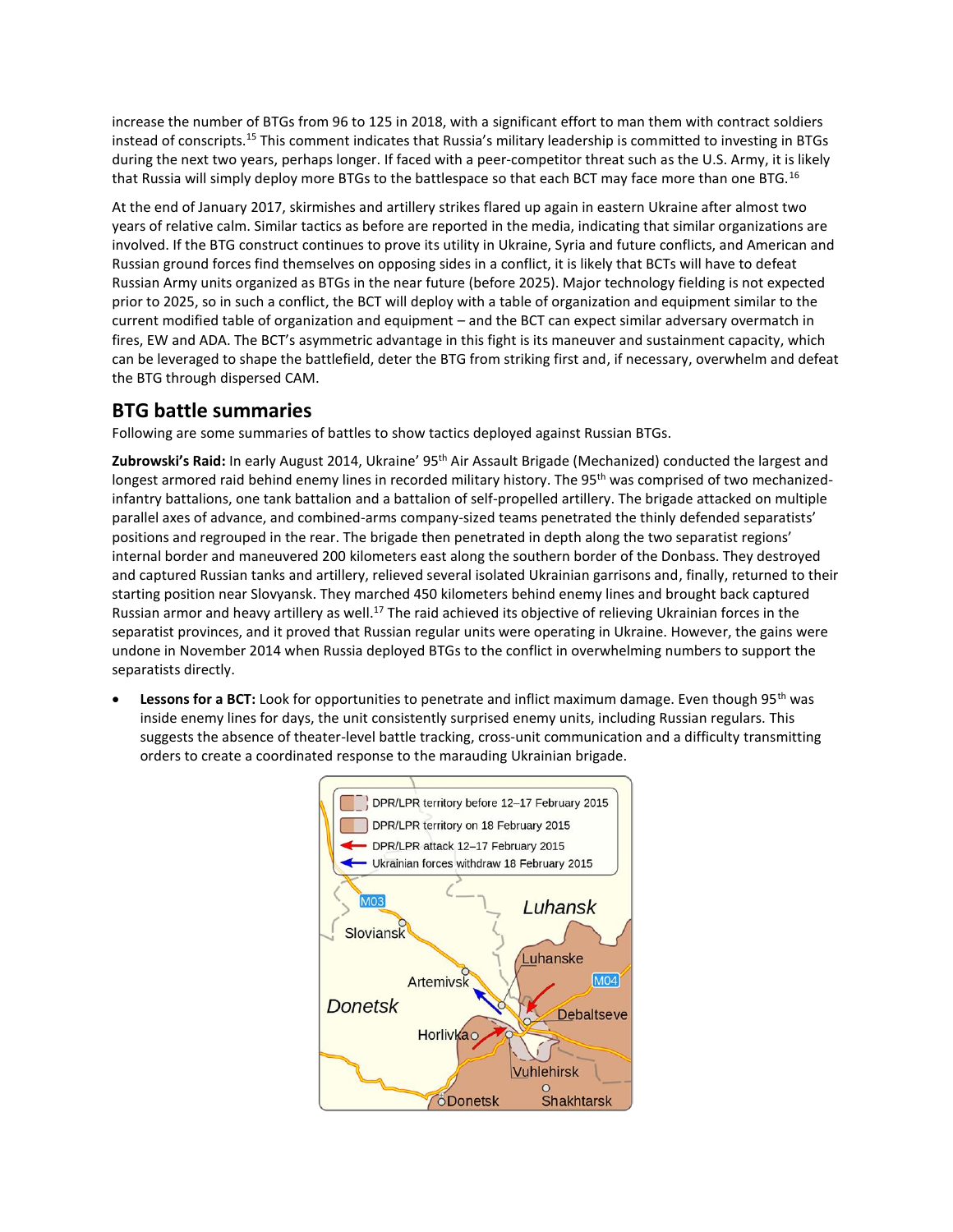#### **Figure 2. Separatist and Ukrainian regular-army forces' movements in February 2015.** *(Map by Goran tek-en, used as licensed under the Creative Commons Attribution-Share Alike 4.0 international license)*

**Battle of Mariupol:** Toward the end of the war in February 2015, separatist militia attacked Mariupol from the east with only limited success. A Russian tank battalion was committed to the fight to capture the town before the Minsk II ceasefire was signed, but a company(-) of Ukrainian Army tanks were able to defeat them.<sup>18</sup> The infantry attack continued for three more months, with support from Russian artillery and multiple-launch rocket systems (MLRS), but the separatists were unable to penetrate the city's eastern outskirts. Ukrainian volunteer infantry, backed by army tanks and long-range artillery, prevented a Russian success because there were insufficient local separatists, and Russia was unwilling to commit enough regular infantry.<sup>19</sup>

 **Lessons for a BCT:** The Russian regulars involved in the attack to capture Mariupol were operating without the level of paramilitary support they enjoyed in the eastern parts of Donbass Province. Without these light infantry, even armored forces were unable to overcome the city's defenders. Articles and reports also comment on extensive use of MLRS rockets to bombard the attackers, but the defenders were not destroyed the way other Ukrainian units had suffered catastrophic casualties in other battles. This indicates that the forward observers had trouble calling for effective fire in an urban environment; perhaps the targeting was inaccurate due to fewer ISR or HUMINT assets, or perhaps the munitions were not as effective against dispersed targets using mass-construction urban terrain as cover. Ultimately, the Russian commander operated without enough paramilitary infantry and effective indirect fires, and he was unwilling to risk his regular forces to press the attack and overcome the defenders. The concurrent fighting at Donetsk Airport may also have consumed key assets and manpower that otherwise could have been used to support the Mariupol offensive, suggesting that the Russian theater headquarters could not coordinate and sustain multiple simultaneous offensives.

**Siege of Donetsk Airport** (September 2014-January 2015): From the outbreak of the war, both sides battled for control of Donetsk city. Much of the fighting centered at the Donetsk airport, but Ukrainian Army regulars had so far successfully defended from the airport terminal. As the conflict drew to a close, the separatists renewed their attack on the Donetsk airport, defended by a company(+) of light infantry. For months, buildings changed hands as first one side, then the other, would capture the four-story structures that comprise the airport. Both sides had supporting artillery and, after months of shelling, the airport was ruined. It was still partially in government hands when, in January, Russia broke the stalemate by driving tanks onto the runway and engaging Ukrainian positions at ranges of 400 meters. The defenders were forced to retreat, and the separatists were able to breach the final building and seize the airport before Minsk II was signed.

 **Lessons for a BCT:** Similar to Mariupol, Russian artillery was not as effective in urban areas, and Russian infantry was not committed to the fight. Even the tanks Russia used to support the final approach were only brought up when all other options were exhausted and the separatists had cleared enough of the structure to guarantee the tanks' safety. This is further evidence of risk aversion and over-reliance on artillery and proxy infantry. Video the defenders posted on-line shows the mass-construction building they defended held up remarkably well despite nearly constant suppression by artillery and heavy machineguns.<sup>20</sup> The target-tracking radar (TTR) report specifically commented that simple battle positions made of rubble were excellent cover against both types of fire,<sup>21</sup> but the tank-fired high-explosive (HE) rounds were extremely effective. Videos of separatist assaults do not show use of smoke grenades, fragmentary grenades or 40mm grenade launchers.<sup>22</sup> Therefore, extensive use of these weapons by American infantry may also be effective in similar environments.

**Battle of Debaltseve** (July 2014-February 2015)**:** A reinforced Ukrainian Army mechanized brigade defended the key road-rail junction of Debaltseve for five months, even though it was slowly being encircled by Russiansupported separatist units. Russian President Vladimir Putin used this as leverage in the ongoing Minsk II ceasefire negotiations, which only reinforced Ukrainian determination to hold it. Finally, Russia concentrated massive artillery strikes and armored assaults (including the use of T-90 tanks), which finally broke into the town of Debaltseve. Cut off, the Ukrainian brigade exfiltrated through the wooded countryside on foot, leaving behind their heavy equipment and supplies. Despite this, the brigade was able to reconstitute a new defensive line 30 kilometers to the rear because Russian and separatist forces were unable to exploit the success.<sup>23</sup>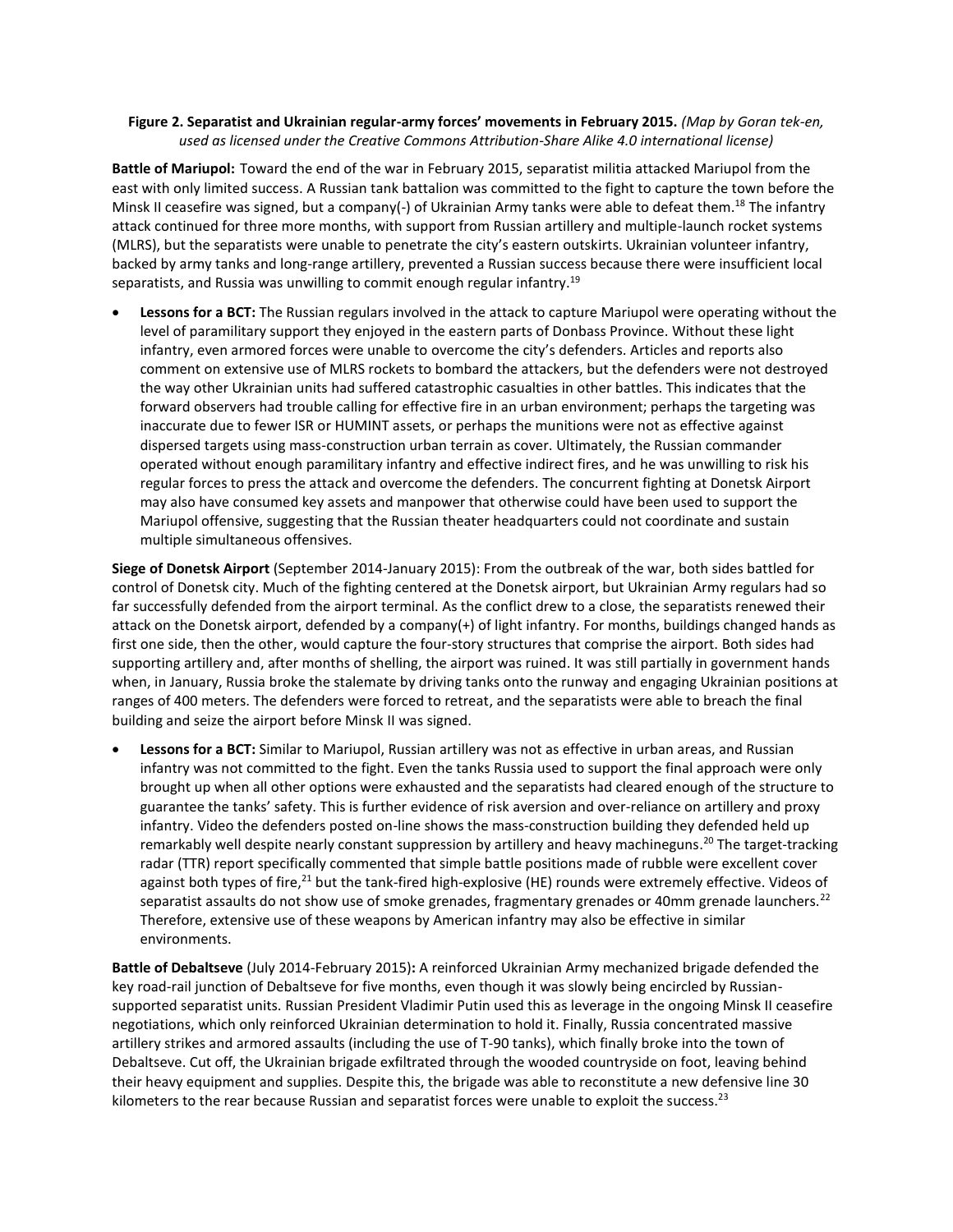**Lessons for a BCT:** Russian forces were unable to pursue the brigade as it retreated on foot (slowly and in winter), even though the Russians were mechanized. Without heavy equipment, the brigade was able to reconstitute itself, form a new line and deter further attack from the superior force. This suggests an inability of the Russian Army to sustain a pursuit over 30 kilometers despite time to prepare and resource the maneuver. This may have been due to the difficulty of moving paramilitary units at the same pace as Russian regular units and an unwillingness to attempt a follow-on attack without sufficient paramilitary presence. This battle also fits the strategic pattern of last-minute Russian-led and resourced attacks, both here and at the preceding locations. Their objective was to gain territory and conclude the Minsk II negotiations with the most favorable conditions.

*CPT Nic Fiore is a graduate student at Dartmouth-Tuck University, pursuing a master's of business administration degree as part of the Advanced Civil Schooling Program. Previous assignments include reconnaissance-platoon leader, 4 thSquadron, 2ndCavalry Regiment, Diyala, Iraq; Mobile Gun System platoon leader, 4th Squadron, 2nd Cavalry, Vilseck, Germany; battalion assistant S-3 (current operations), 4-2 Cav, Kandahar, Afghanistan; battalion assistant S-3 (plans), 4-2 Cav, Vilseck, Germany; and tank-company commander, Company C, 2nd Squadron, 12th Cavalry Regiment, 1st Armored Brigade Combat Team, 1st Cavalry Division, Fort Hood, TX. CPT Fiore's military schools include Airborne School, Basic Officer Leadership Course), Armor Basic Officer Leadership Course, Combatives Level 1, Maneuver Captain's Career Course, Ranger School and air-assault school. CPT Fiore holds a bachelor's of science degree in civil engineering from U.S. Military Academy, West Point. CPT Fiore's awards include the Bronze Star and the Meritorious Service Medal. After graduation in June, he will return to the active-duty Army line for major key-developmental time.*

#### **Notes**

<sup>1</sup>"Control," Field Manual (FM) 3-90-1, *Offense and Defense Volume 1*: A tactical mission task that requires the commander to maintain physical influence over a specified area to prevent its use by an enemy or to create conditions necessary for successful friendly operations.

<sup>2</sup> "Secure," FM 3-90-1: A tactical mission task that involves preventing a unit, facility or geographical location from being damaged or destroyed as a result of enemy action.

<sup>3</sup> "Guard," FM 3-90-1: A security task to protect the main force by fighting to gain time while also observing and reporting information and preventing enemy ground observation of and direct fire against the main body.

<sup>4</sup> Dr. Lester W. Grau and Charles K. Bartles, *Military Review*, Fort Leavenworth, KS: FMSO, 2016. Pages 49-53 discuss the formation of BTGs and analyze mission-command and strategy behind a BTG in-depth.

<sup>5</sup> Ibid. Pages 20-23 discuss the differences between contract (volunteer enlisted) soldiers and conscript (drafted) soldiers in the Russian army.

<sup>6</sup> Charles Bartles, *Military Review*, FMSO, article on the Gerasimov doctrine, http://usacac.army.mil/CAC2/MilitaryReview/Archives/English/MilitaryReview\_20160228\_art009.pdf.

<sup>7</sup> These videos interview two separatist commanders on the front line, Motorola and Givi, and are valuable for observing Ukrainian separatist organization, equipment and tactics, techniques and procedures: https://youtu.be/xP\_ozv0qgXU, and https://www.youtube.com/watch?v=OEriH\_\_M6AI.

<sup>8</sup> Disclaimer: Much of this analysis is my opinion from "reading between the lines." The idea that BTG assets are not used to protect the guard force comes from reading common Ukrainian narratives along the lines of "We were guarding our position and heard a UAV – all of a sudden the radios stopped working and we started receiving artillery fire." What I never read or saw was a narrative along the lines of "Here we are under constant surveillance – Russian UAVs check on us every day or so and occasionally direct fire on our position." Thus, I conclude that ISR is not used regularly for routine surveillance but intentionally to support specific attacks.

<sup>9</sup> U.S. Army Training and Doctrine Command (TRADOC), *G-2 ACE Threats*, "[TTR] Report on Russia," July 2015. The report describes Russia's current military and analyzes combat operations in Georgia, Crimea and Ukraine. The Ukraine section specifically reports on the battle for Donetsk airport.

<sup>10</sup> "Deterrence," Joint Publication 3-0, *Joint Operations*: The prevention of action by the existence of a credible threat of unacceptable counteraction and/or belief that the cost of action outweighs the perceived benefits.

<sup>11</sup> "Defeat," FM 3-90-1: A tactical mission task that occurs when an enemy force has temporarily or permanently lost the physical means or the will to fight. The defeated force's commander is unwilling or unable to pursue his adopted course of action, thereby yielding to the friendly commander's will, and can no longer interfere to a significant degree with the actions of friendly forces. Defeat can result from the use of force or the threat of its use.